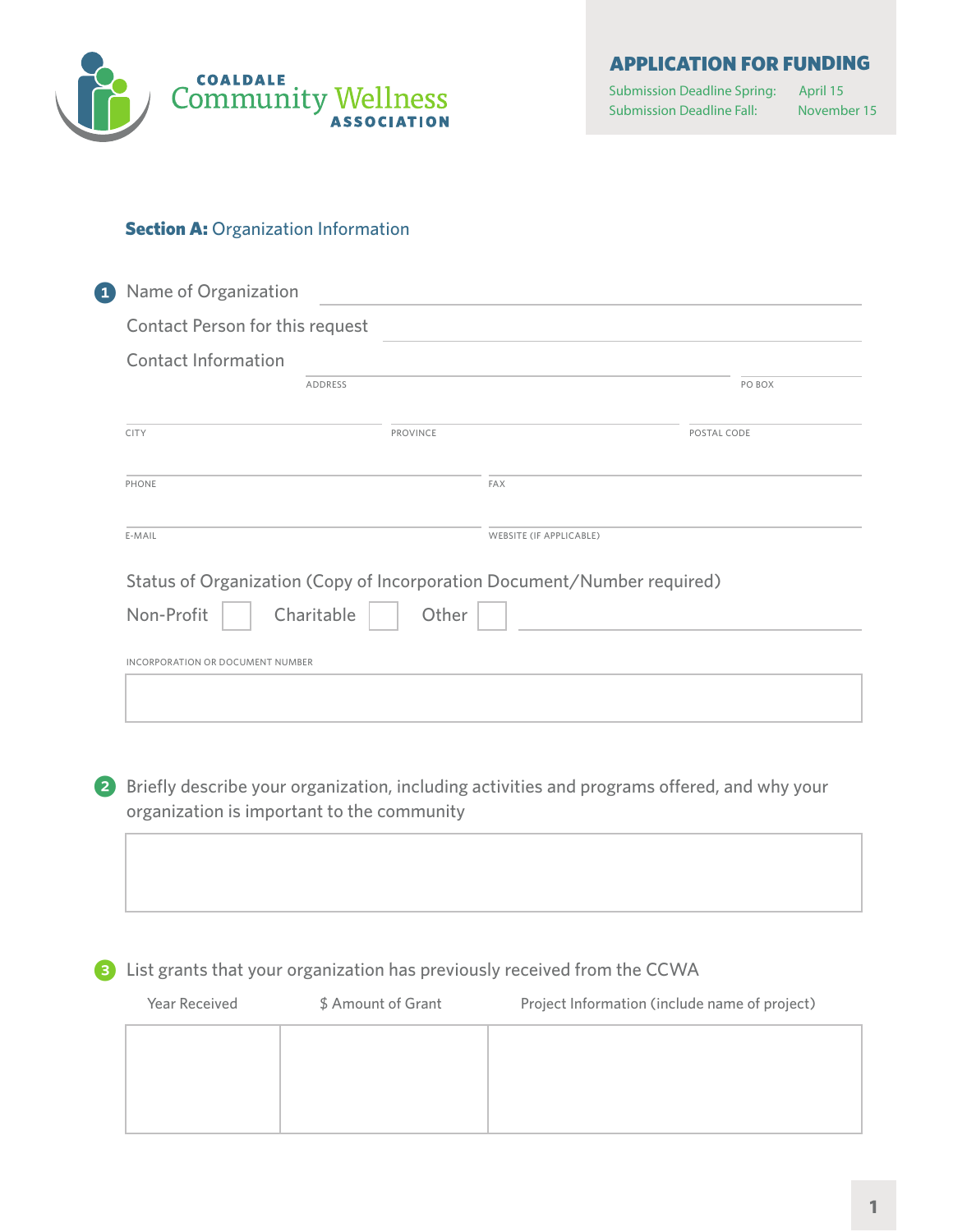# **Section B: Project Information**

| Name of Project                                                                                                                                                                                                                                                                                                                        |
|----------------------------------------------------------------------------------------------------------------------------------------------------------------------------------------------------------------------------------------------------------------------------------------------------------------------------------------|
| Is this a New or Existing Project                                                                                                                                                                                                                                                                                                      |
| Duration of the Project<br><b>END DATE</b><br><b>START DATE</b>                                                                                                                                                                                                                                                                        |
| Provide a detailed description of the project, including timelines:                                                                                                                                                                                                                                                                    |
| Describe the anticipated project outcomes. Identify how the project will contribute to the<br>improvement of the quality of life of the residents in the community, specifically in the follow-<br>ing areas; a) Building Capacity, b) Health and Wellness, c) Leadership and Innovation, d)<br>Children, Youth, Families and Seniors: |
| How will you measure the success of the project: (If this is an ongoing project, how will it be<br>sustainable? If this is a one-time project, what will be its legacy?)                                                                                                                                                               |
| How will your project compliment other initiatives in the community? Identify any partner<br>organizations involved in the project:                                                                                                                                                                                                    |
|                                                                                                                                                                                                                                                                                                                                        |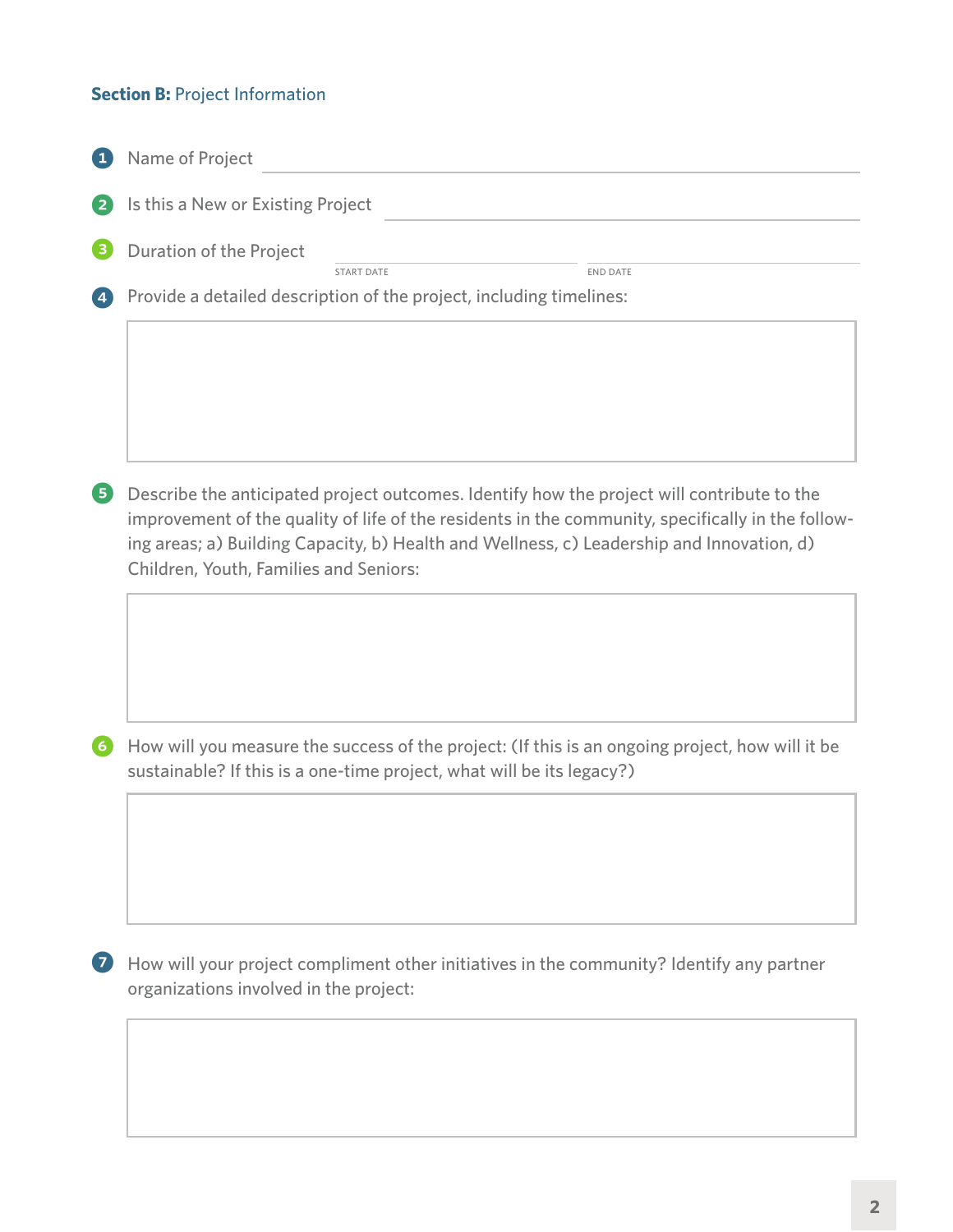8 Provide evidence of community support for the project: (attach letters of support and contact information for supporting organizations, if applicable)

# **Section C: Project Budget**

## **Project Funding**

| Revenue Source                                  | Name of Funding Source                       | Assured Revenue | <b>Potential Revenue</b> | <b>Total Revenue</b> |
|-------------------------------------------------|----------------------------------------------|-----------------|--------------------------|----------------------|
| Your Organization                               |                                              |                 |                          |                      |
| In Kind<br>Contributions<br>(provide details)   |                                              |                 |                          |                      |
| Other                                           |                                              |                 |                          |                      |
| Other                                           |                                              |                 |                          |                      |
| Other                                           |                                              |                 |                          |                      |
| Total Revenue (all of the above listed sources) |                                              |                 |                          |                      |
| \$ Amount requested from                        | Coaldale Community Wellness Association Ltd. |                 |                          |                      |

## **Project Expenditures**

| Description of Expense (provide details) | Amount (In Kind) | Amount (Cash) | <b>Total Expense</b> |
|------------------------------------------|------------------|---------------|----------------------|
|                                          |                  |               |                      |
|                                          |                  |               |                      |
|                                          |                  |               |                      |
|                                          |                  |               |                      |
|                                          |                  |               |                      |
|                                          |                  |               |                      |
| <b>Total Expenses</b>                    |                  |               |                      |